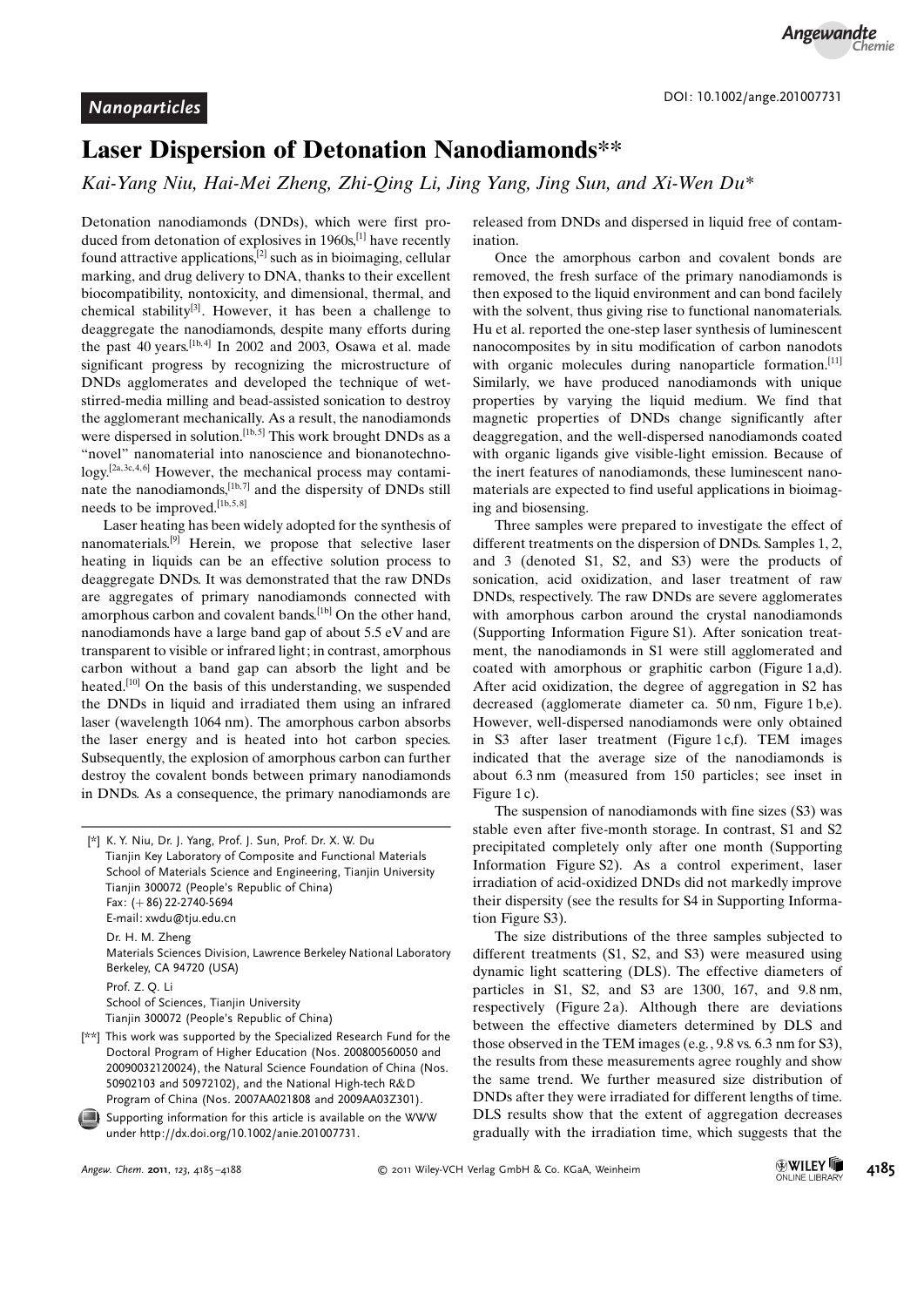# **Zuschriften**



Figure 1. TEM images of a) S1, b) S2, and c) S3 and corresponding high-resolution TEM (HRTEM) images (d)–(f). The inset in (c) shows the histogram of size distribution in S3.



Figure 2. Characterization of the samples subjected to different treatments. a) Effective diameters of nanodiamonds measured by DLS, b) XRD profiles, c) TGA curves, and d) room-temperature magnetization versus magnetic field.

large aggregates experience gradual dissociation under laser irradiation (Supporting Information Figure S4). When a nanosecond pulsed laser with a wavelength of 532 nm was used to irradiate the raw DNDs, well-dispersed products could also be obtained (Supporting Information Figure S5). Therefore, this selective heating by laser irradiation is not limited to a specific laser wavelength or a specific pulse width.

XRD profiles of the three samples (S1, S2, and S3) are shown in Figure 2b. The DNDs after sonication (S1) show a broad peak at  $23^{\circ}$  corresponding to amorphous carbon.<sup>[12]</sup> This peak disappears after both acid oxidation (S2) and laser irradiation (S3). Thermogravimetric analysis (TGA, Figure  $2c$ ) indicates that the initial temperature of weight loss increases in the order of S1, S3, S2. We believe that the weight loss at low temperature is related to the existence of active amorphous carbon, and thus the three treatments have different capabilities to eliminate amorphous carbon (acid oxidization > laser irradiation > ultrasonic treatment). The fine features of TGA curves need further investigation.

We have further studied the magnetic properties of the three samples (S1, S2, and S3). To exclude the influence of ferromagnetic impurities (Fe, Co, etc.), we washed S3 with dilute nitric acid, and analysis by atomic absorption spectroscopy (AAS) confirmed the absence of ferromagnetic elements. Figure 2d shows the magnetic-field dependence of magnetization measured at room temperature. All samples reveal ferromagnetic characteristics, and the magnetization increases in the sequence of S1, S2, and S3 at a given magnetic field. Moreover, the magnetization of S1 slightly decreases with increasing magnetic field at higher field. The magnetization curve of the raw DNDs (not shown) is identical to that of S1.

It was reported that the bulk diamond and amorphous carbon possess intrinsic diamagnetic properties,[13] while the

surface defects of nanodiamonds, such as dangling bonds and the  $sp^2$  and  $sp^3$  coordinated carbon atoms, can give rise to ferromagnetism.<sup>[14]</sup> We believe that our observed magnetization of nanodiamonds reflects the concentration of surface defects. For raw DNDs and S1 (prepared by sonication), the nanodiamond surface of is covered with covalent bonds and amorphous carbon, leaving limited dangling bonds and thus resulting in weak magnetism at low field. As the applied magnetic field increases, the diamagnetic characteristics from the diamond and amorphous carbon take over, which gives rise to the slight decrease in the magnetization (S1 in Figure 2d). In contrast, the well-dispersed nanodiamonds (S3), after being washed with dilute nitric acid to exclude impurity effects, show the largest magnetization. The higher magnetization of the completely deaggregated nanodiamonds after laser treatment can be explained by the higher concentration of surface defects. These results support the model that ferromagnetic properties of nanodiamonds arise from the surface

#### 4186 [www.angewandte.de](http://www.angewandte.de)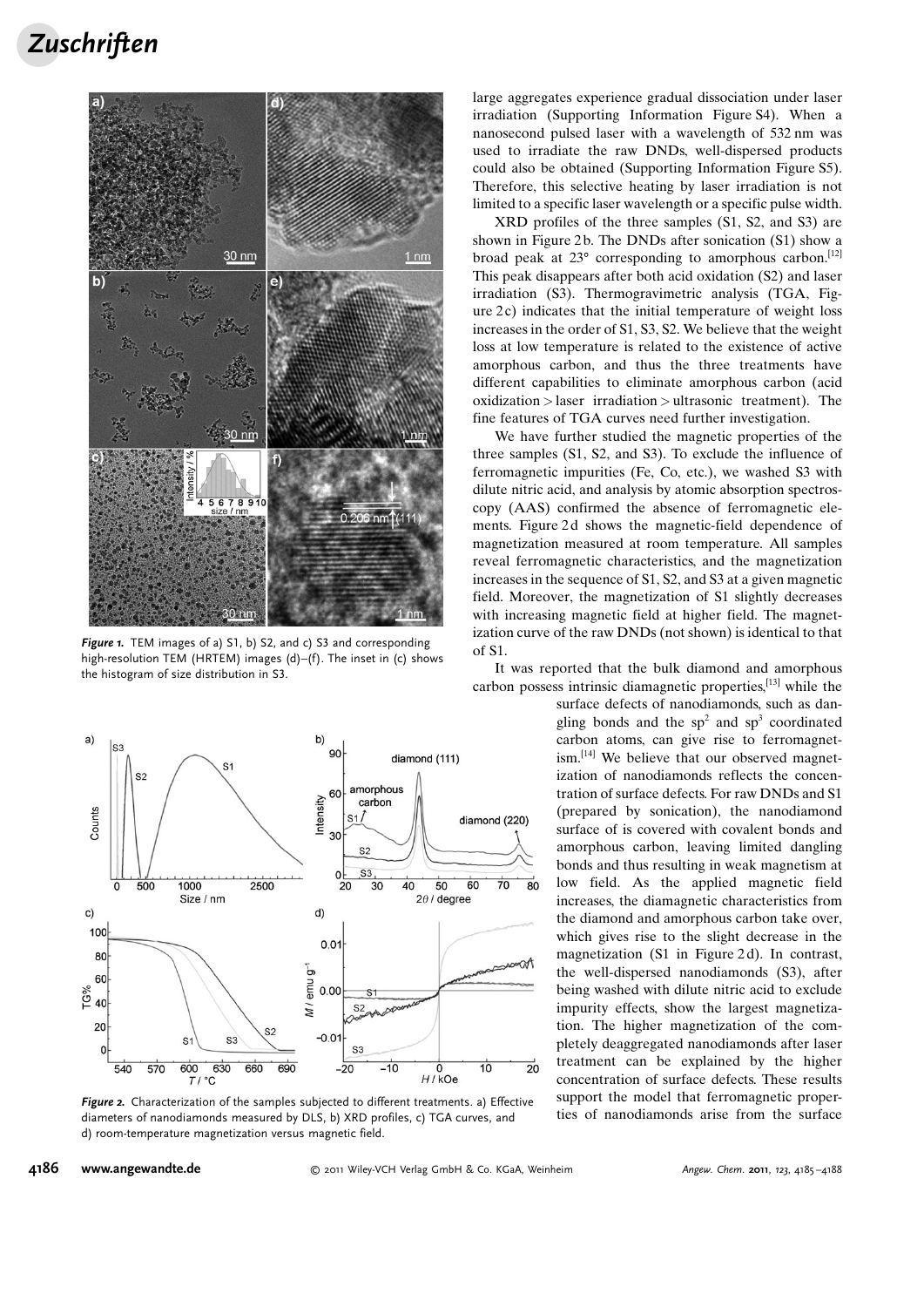defects (such as dangling bonds) rather than from ferromagnetic impurities.

On the basis of above experiments, we propose a deaggregation mechanism of DNDs. Upon laser irradiation, DNDs agglomerates experience selective heating. As shown in Scheme 1, the primary nanodiamonds are transparent to



Scheme 1. Deaggregation of DNDs by laser irradiation in liquid.

the laser owing to the band gap of 5.5 eV, while the amorphous carbon can absorb the laser energy. Thus, the amorphous carbon can be heated and finally destroyed at high temperature. The fiercely exploded carbon species could further destroy the covalent bonds between the primary nanodiamonds. The carbon species react with the solution (i.e.,  $C + H_2O \rightarrow CO + H_2$ ) and escape as gases. The elimination of amorphous carbon and the breaking of covalent bonds between primary nanodiamonds leads to the well-dispersed nanodiamonds in solution. However, the amorphous carbon and covalent bonds between nanodiamonds are too strong to be destroyed by sonication alone. Although acid oxidation can remove amorphous carbon, it cannot break the covalent bonds between nanodiamonds. Therefore, the diamonds remain aggregated after sonication (S1) and acid oxidation (S2). This mechanism of selective laser heating was further confirmed by S4, for which the amorphous carbon is removed by acid oxidation,<sup>[1b]</sup> after which deaggregation by laser irradiation is no longer effective.

Deaggregation of DNDs can be carried out in different solvents, such as  $PEG200$  (S5;  $PEG = poly(\text{ethylene glycol})$ ), methacrylic acid, and n-hexane (Supporting Information Figure S6). Notably, the dispersed nanodiamonds aggregated rapidly in nonpolar solvents (e.g., n-hexane); in contrast, they dispersed well in polar solvents such as water and ethanol. This behavior may be ascribed to the polarity of the nanodiamond surface.

After the removal of amorphous carbon and covalent bonds, the clean surfaces of primary nanodiamonds react with the surrounding molecules. Therefore, in situ surface modification is expected to occur during the laser ablation process. We have further studied the optical properties of the nanodiamonds after surface modification with different ligands.

The surface structure of the laser-treated nanodiamonds was examined by IR spectroscopy. Figure 3 a shows Fourier transform IR (FTIR) spectra of raw DNDs, the nanodiamonds deaggregated by laser irradiation in water (S3), and those dispersed in PEG200 (S5). The nanodiamonds in all three samples show carboxy groups on the surface ( $v_{C=0}$  and  $v_{\text{OH}}$ ). In contrast, the hydroxy peak at 1380 cm<sup>-1</sup> ( $\delta_{\text{C}-\text{OH}}$ )



Figure 3. a) FTIR spectra of raw DNDs, S3, and S5. b) PL spectra of the raw DNDs, S3, and S5 excited by irradiation at 210 (raw DNDs, S3) and 390 nm (S5). c) Absorbance spectra of the raw DNDs, S3, and S5.

varies with the treatment process. Strong hydroxy peaks can be found from S3 and S5, while this peak is absent in raw DNDs, thus indicating that the nanodiamonds can be simultaneously functionalized when they are dispersed in liquids.

Accordingly, we compared the photoluminescence (PL) properties of the above three samples. Considering the large band gap (5.5 eV) of nanodiamonds, we excited raw DNDs with incident photons of 5.9 eV (210 nm). The PL spectrum in Figure 3b shows a very wide band in the wavelength range 200–600 nm, while the absorption spectrum of raw DNDs exhibits (Figure 3c) continuous absorption at 200–800 nm. The PL and absorption spectra of S3 show similar features to those of raw DNDs. Moreover, neither raw DNDs nor S3 can emit visible light when they are excited with lower energy light (e.g., 390 nm). However, the dispersed nanodiamonds in PEG200 (S5) show a narrow PL peak at 480 nm, which is distinctly different from that of pure PEG200 (PL band around 440 nm, Supporting Information Figure S7a). S5 also has a strong absorption peak at  $300 \text{ nm}$  (Figure 3c), thus indicating the absorption of PEG molecules on the nanodiamond surface. Moreover, weak up-conversion photoluminescence can be obtained from S5, that is, PL bands centered at 475 and 495 nm were detected when 580 and 600 nm irradiation was used (Supporting Information Figure S7b), which might be a universal feature of the nanodiamonds.

Combining the FTIR results with PL and absorption spectra, we conclude that the solvent media for laser irradiation can influence the surface chemistry and the optical properties of the products remarkably. Raw DNDs contain mainly C=O and C=C bonds at the surface. However, additional C-OH bonds are created on the surface of DNDs after they are dispersed in water and PEG200. The C-OH bonds alone in S3 cannot change PL properties; however, PEG200 ligands on the DND surface (S5) can